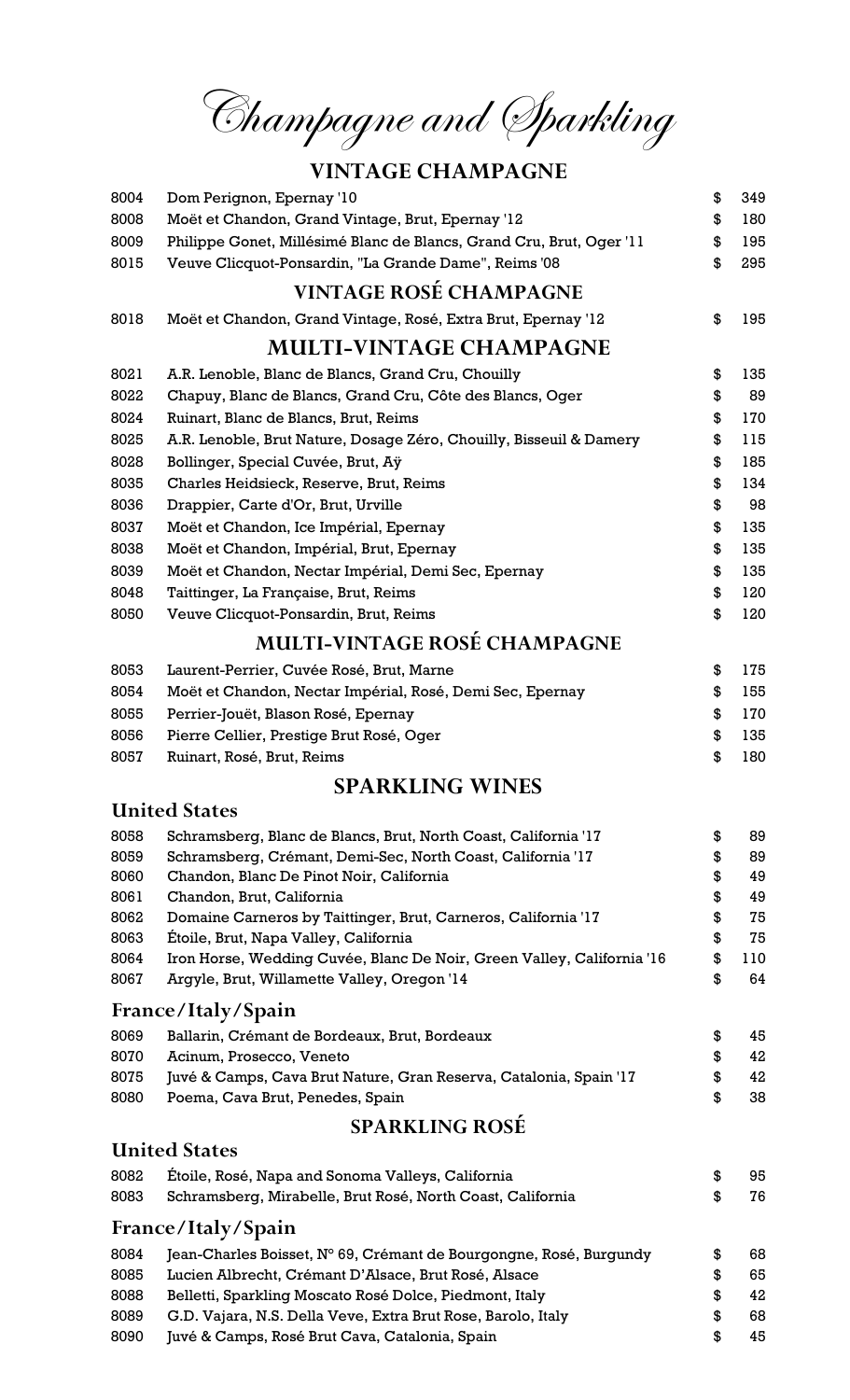White Wine

## **CHARDONNAY**

### United States

### North Coast California

## Napa

| 5002         | Cakebread, Napa Valley '19                                                                  | \$       | 98        |
|--------------|---------------------------------------------------------------------------------------------|----------|-----------|
| 5003         | Chateau Montelena, Napa Valley '18                                                          | \$       | 125       |
| 5005         | Clos du Val, Napa Valley '19                                                                | \$       | 68        |
| 5006         | Clos Pegase, Hommage Mitsuko's Vineyard, Carneros '17                                       | \$       | 55        |
| 5007         | Far Niente, Napa Valley '18                                                                 | \$       | 120       |
| 5008         | Freemark Abbey, Napa Valley '18                                                             | \$       | 85        |
| 5012         | Newton Unfiltered, Napa Valley '17                                                          | \$       | 110       |
| 5013         | PlumpJack, Reserve, Napa Valley '19                                                         | \$       | 100       |
| 5015         | Rafael et Fils, "Pour Rosie", Oak Knoll District '18                                        | \$       | 84        |
| 5016         | Robert Foley Vineyards '19                                                                  | \$       | 86        |
| 5017         | Rombauer Vineyards, Carneros '20                                                            | \$       | 88        |
| 5018         | Stag's Leap Wine Cellars, "Karia", Napa Valley '19                                          | \$       | 65        |
|              | Sonoma                                                                                      |          |           |
| 5038<br>5040 | Chappellet, "Calesa Vineyard", Petaluma Gap, Sonoma County '19<br>Flowers, Sonoma Coast '19 | \$<br>\$ | 110<br>87 |

|      | 5042 Jordan, Russian River Valley '18 |  |  |  | $\textcolor{red}{\textbf{\$}}\ \textcolor{red}{\textbf{\$}}\ \textcolor{red}{\textbf{\$}}\ \textcolor{red}{\textbf{\$}}\ \textcolor{red}{\textbf{\$}}\ \textcolor{red}{\textbf{\$}}\ \textcolor{red}{\textbf{\$}}\ \textcolor{red}{\textbf{\$}}\ \textcolor{red}{\textbf{\$}}\ \textcolor{red}{\textbf{\$}}\ \textcolor{red}{\textbf{\$}}\ \textcolor{red}{\textbf{\$}}\ \textcolor{red}{\textbf{\$}}\ \textcolor{red}{\textbf{\$}}\ \textcolor{red}{\textbf{\$}}\ \textcolor{red}{\textbf{\$}}\ \textcolor{red}{\textbf{\$}}$ |  |
|------|---------------------------------------|--|--|--|--------------------------------------------------------------------------------------------------------------------------------------------------------------------------------------------------------------------------------------------------------------------------------------------------------------------------------------------------------------------------------------------------------------------------------------------------------------------------------------------------------------------------------|--|
| ---- |                                       |  |  |  |                                                                                                                                                                                                                                                                                                                                                                                                                                                                                                                                |  |

|      | 5044 Laguna, Russian River Valley '17                  | -48 |
|------|--------------------------------------------------------|-----|
| 5048 | Matthiasson, "Michael Mara Vineyard," Sonoma Coast '14 | -94 |

### Oregon

| 5055 Elouan, '18                                 | -45  |
|--------------------------------------------------|------|
| 5057 Lingua Franca, "Avni", Eola-Amity Hills '19 | - 85 |

### France

## Chablis

| 5062 | Chanson, "Les Preuses", Grand Cru, Chablis '19                         | -SG      | 195    |
|------|------------------------------------------------------------------------|----------|--------|
| 5063 | Domaine Laroche, "Les Vaillons", Vieilles Vignes, 1er Cru, Chablis '20 |          | \$ 149 |
|      | 5064 Domaine Gilbert Picq et Fils, Chablis '20                         | <b>R</b> | 75     |
| 5068 | Francine & Oliver, "Savary", Chablis '19                               | Ж.       | -68    |

### Côte de Beaune

| 5071 | Joseph Drouhin, Mersault '18                                       | 169 |
|------|--------------------------------------------------------------------|-----|
| 5072 | Dom. Chanson, "Savigny-Les-Beaune", 1 er Cru, Hauts Marconnets '18 | 145 |
| 5074 | Dom. Alain Chavy, "Les Charmes", Puligny-Montrachet '19            | 220 |
| 5075 | Dom. Chanson, "Les Chenevottes", 1er Cru, Chassagne-Montrachet '17 | 249 |
| 5078 | Joseph Drouhin, Côte de Beaune '18                                 | 145 |

### Mâconnais

| 5082 Chateau Vitallis, Les Vignes du Chateau, Pouilly-Fuisse '20 | -82  |
|------------------------------------------------------------------|------|
| 5085 Joseph Burrier, "Chateau de Beauregard", Saint-Véran '16    | - 60 |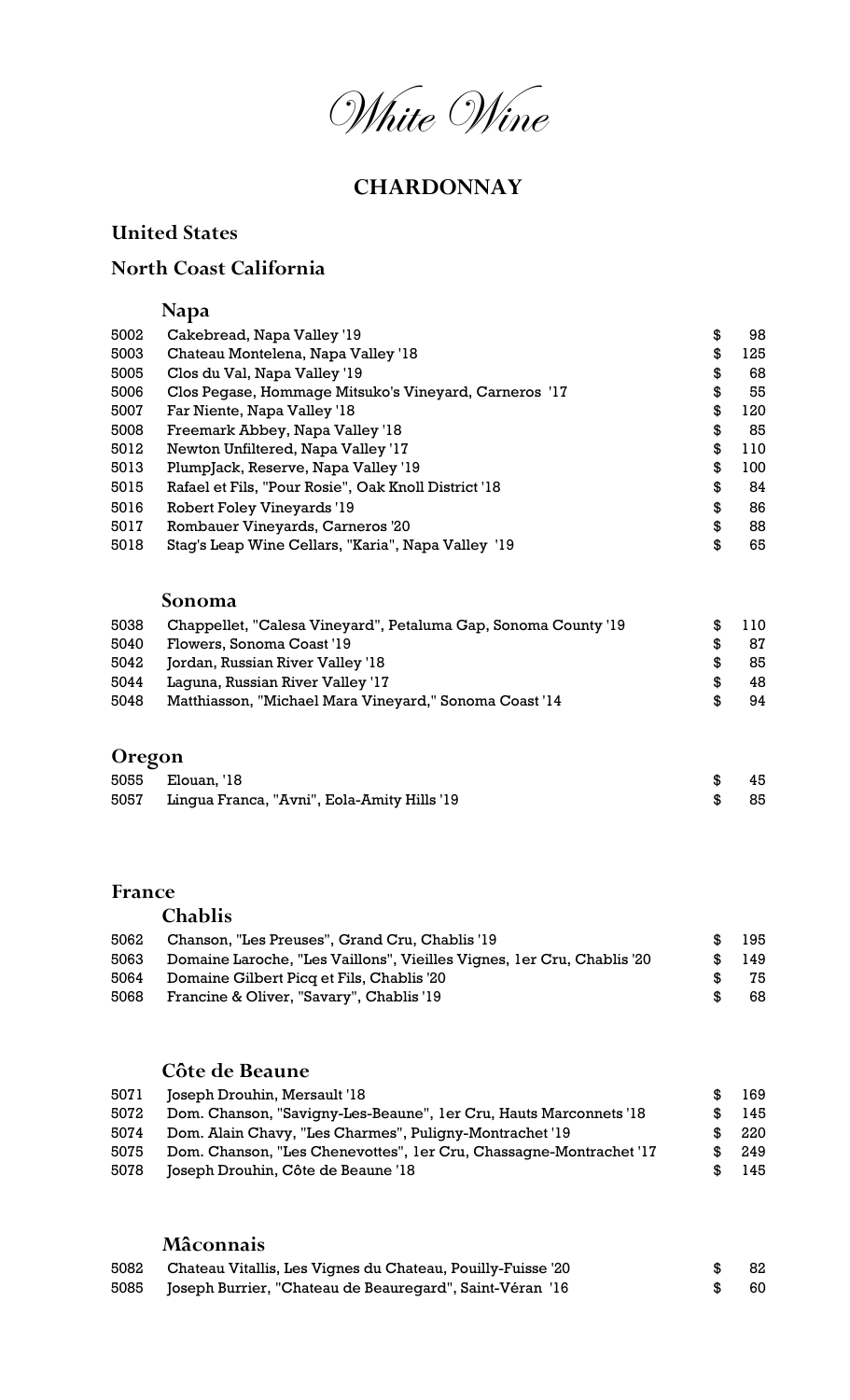White Wine

### SAUVIGNON BLANC

## United States 5111 Cakebread, Napa Valley '20 \$ 68 5112 Chalk Hill, Sonoma County '17 \$ 55 5120 Merry Edwards, Russian River Valley '19 **\$** 98 France 5129 Chateau Promis, Sauv Blanc & Sémillon, Entre-Deux-Mers, Bordeaux '19 \$44 5131 Fournier, Les Belles Vignes, Sancerre '20 \$ 72 5132 Hubert Brochard, "Tradition", Sancerre '20 \$ 72 5134 Lucien Crochet, Sancerre '19 \$ 75 New Zealand 5140 Cloudy Bay, Marlborough '21 55 5151 URLAR, Sauvignon Blanc, Wairarapa '19 **\$48**

### PINOT VARIETALS

#### New World Pinot Blanc, Pinot Gris & Pinot Noir

#### United States

| 5150 | Adelsheim, "Bryan Creek", Pinot Blanc, Willamette Valley '19 |     | 62. |
|------|--------------------------------------------------------------|-----|-----|
| 5152 | Ken Wright, Pinot Blanc, Willamette Valley '16               | Ж.  | -54 |
| 5154 | Elk Cove, Pinot Gris, Willamette Valley '20                  | -96 | 45. |
| 5155 | Left Coast Estate, White Pinot Noir, Willamette Valley '19   |     | 48. |

#### Old World Pinot Blanc & Pinot Grigio

| France |                                               |    |    |
|--------|-----------------------------------------------|----|----|
| 5156   | Willm, Pinot Blanc Reserve, Alsace '20        | S  | 48 |
| Italy  |                                               |    |    |
| 5158   | Bottega Vinaia, Pinot Grigio, Trentino '20    | \$ | 40 |
| 5160   | Carletto, Pinot Grigio, Veneto '19            | \$ | 40 |
| 5164   | Santa Margherita, Pinot Grigio, Valdadige '20 | \$ | 56 |

### RIESLING

### United States

| 5170 | Chateau Montelena, Potter Valley, CA '17               |           | 60. |
|------|--------------------------------------------------------|-----------|-----|
|      | 5172 Empire Estate, Dry Riesling, Finger Lakes, NY '17 | <b>SG</b> | 48  |
| 5176 | Fess Parker, Santa Barbara, CA '19                     | - SS      | 42  |

#### France

| 5180 | Trimbach, Alsace '16 | 54 |
|------|----------------------|----|
|      |                      |    |

### Germany

| 5190 Carl Ehrhard, Feinherb, Kabinett '18                     | - 52 |
|---------------------------------------------------------------|------|
| 5194 Dr. Loosen, "Graacher Himmerlreich", Spätlese, Mosel '19 | - 68 |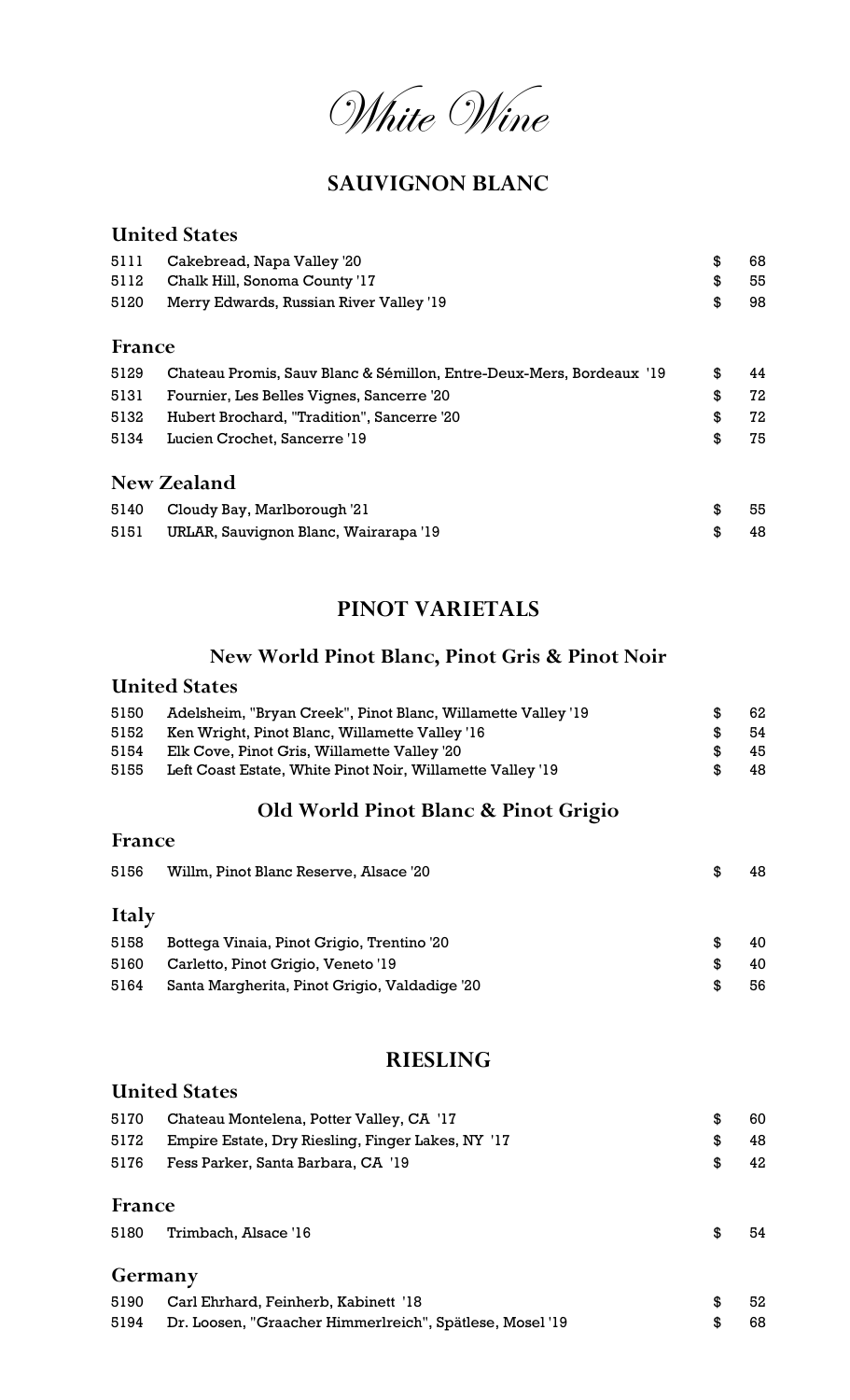White Wine

### ESOTERIC WHITES

|           | <b>United States</b>                                                  |           |
|-----------|-----------------------------------------------------------------------|-----------|
| 5210      | Gundlach Bundschu, Gewurztraminer, Sonoma Valley '18                  | \$<br>57  |
| 5248      | Ryme Wine Cellars, "Las Brisas Vineyard", Vermentino, Carneros '16    | \$<br>49  |
| Argentina |                                                                       |           |
| 5252      | Bodega Colomé, Torrontes, Valle Calchagui, Salta '20                  | \$<br>38  |
| Austria   |                                                                       |           |
| 5254      | Gobelsburg, Grüner Veltliner, Kamptal, Austria '20                    | \$<br>48  |
| 5255      | Pannonica, Grüner Veltliner, Chardonnay & Pinot Blanc, Burgenland '16 | \$<br>45  |
| France    |                                                                       |           |
| 5256      | Trimbach, Gewurztraminer, Alsace '17                                  | \$<br>65  |
| 5257      | Camino, Domitia Vineyard, <i>Picpoul De Pinet</i> , Languedoc '19     | \$<br>42  |
| 5258      | Marcel Dubois, Vouvray '19                                            | \$<br>44  |
| 5260      | Chateau du Trignon, Viognier, Côtes du Rhône '18                      | \$<br>48  |
| 5261      | Saint Cosme, Viognier, Condrieu '19                                   | \$<br>185 |
| 5262      | Domaine La Solitude, Côtes du Rhône, Blanc '20                        | \$<br>45  |
| 5263      | Château La Nerthe, Châteauneuf-du-Pape, Blanc '19                     | \$<br>110 |
| Italy     |                                                                       |           |
| 5265      | Aslan, Vermentino, Maremma Toscana '18                                | \$<br>48  |
| 5266      | Cascina La Doria, Gavi, San Cristoforo '19                            | \$<br>42  |
| 5267      | Poderi Foglia, <i>Fallanghina</i> , Campania '17                      | \$<br>45  |
| 5268      | Benanti, <i>Carricante</i> , Etna Bianco, Sicily '20                  | \$<br>60  |
| Spain     |                                                                       |           |
| 5270      | Fillaboa, <i>Albariño</i> , Rias Baixas '20                           | \$<br>44  |

## ROSÉ

|        | <b>United States</b>                                                |     |    |
|--------|---------------------------------------------------------------------|-----|----|
| 5285   | Schuq, Rosé of Pinot Noir, Sonoma Coast '19                         | \$. | 48 |
| France |                                                                     |     |    |
| 5290   | Aime Roquesante, Côtes de Provence '20                              | S   | 48 |
| 5291   | Domaine de Fontsainte, "Corbières", Gri de Gris Rosé, Languedoc '20 | S   | 45 |
| 5292   | Domaines OTT, BY.OTT, Cotes de Provence '20                         | S   | 48 |
| 5295   | "M" de Minuty, Côtes de Provence '20                                | \$. | 48 |
| 5296   | Domaine Martin, "Le Petit Martin", Travaillan '20                   | S   | 45 |

## SOMETHING A LITTLE SWEETER

| 8059 | Schramsberg, Crémant, Demi-Sec, North Coast, California '17 | $Gls$ \$14 | \$  | 89  |
|------|-------------------------------------------------------------|------------|-----|-----|
| 8088 | Belletti, Sparkling Moscato Rosé Dolce, Piedmont, Italy     | Gls \$10   | \$  | 42  |
| 7002 | Michele Chiarlo, Moscato di Asti '18                        | Gls \$10   | \$  | 45  |
| 7004 | Haut Charmes, Sauternes, '17 375mL                          | Gls \$15   | \$  | 58  |
| 7005 | Chateau d'Yquem, Sauternes '14 375mL                        |            | S   | 575 |
| 7012 | Far Niente, "Dolce", Napa Valley '14 375 mL                 | Gls \$20   | \$. | 125 |
| 7018 | Inniskillin, "Vidal" Icewine, Niagara Peninsula '19 375mL   | Gls \$18   | \$  | 95  |
| 7023 | Quady, "Essencia", Orange Muscat, California '16            | Gls \$10   | \$  | 48  |
| 7025 | Royal Tokaji, Late Harvest, Hungary '18 500mL               | Gls \$10   | \$  | 58  |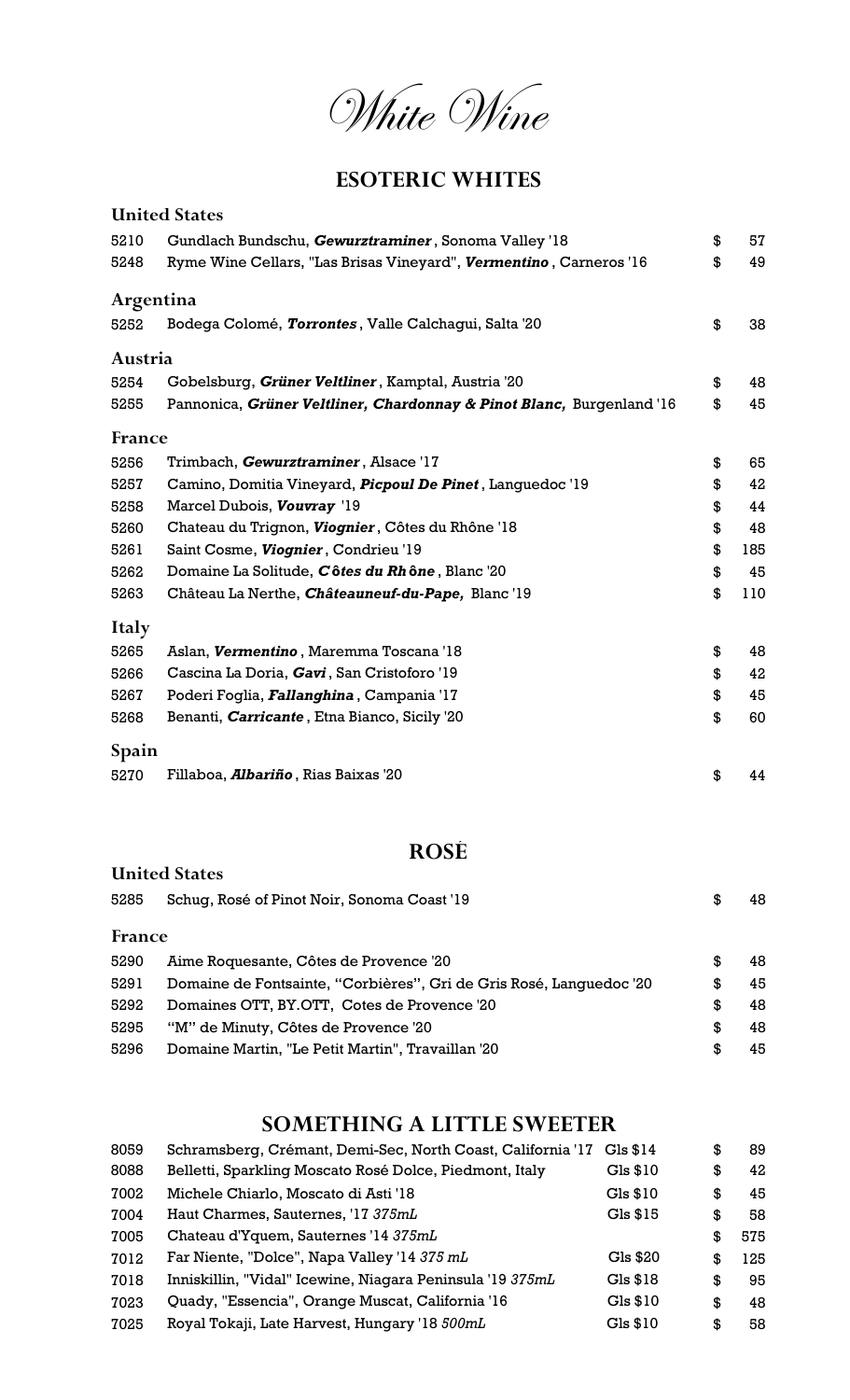Red Wine

## PINOT NOIR

## United States

## California

| 6006         | Banshee, Sonoma County '18                                           | \$<br>56  |
|--------------|----------------------------------------------------------------------|-----------|
| 6007         | Belle Glos, "Clark & Telephone", Santa Maria Valley '20              | \$<br>78  |
| 6008         | Brewer-Clifton, Santa Rita Hills '18                                 | \$<br>84  |
| 6012         | Davies, "Ferrington Vineyards", Anderson Valley '19                  | \$<br>149 |
| 6013         | Goldeneye, Anderson Valley '18                                       | \$<br>120 |
| 6014         | Hook & Ladder, Estate Bottled, Russian River Valley '18              | \$<br>65  |
| 6015         | Rochioli, Estate Grown, Russian River Valley '19                     | \$<br>165 |
| 6017         | Luli, "Monte Linda Vineyard", Santa Lucia Highlands '19              | \$<br>85  |
| 6023         | Hirsch Vineyards, "San Andreas Fault", Sonoma Coast '18              | \$<br>145 |
| 6026         | Patz & Hall, "Hyde Vineyard", Carneros '18                           | \$<br>149 |
| 6027         | Robert Sinskey Vineyards, Los Carneros '17                           | \$<br>120 |
| 6029         | Adelaida, Adelaida District, Paso Robles '18                         | \$<br>75  |
|              | <b>Oregon</b>                                                        |           |
| 6032         | Adelsheim, "Breaking Ground", Chehalem Mountains '18                 | \$<br>78  |
| 6040         | Ken Wright Cellars, Willamette Valley '21                            | \$<br>72  |
| 6041         | Ken Wright Cellars, "Canary Hill", Eola-Amity Hills '19              | \$<br>139 |
| 6049         | Penner-Ash, Willamette Valley '19                                    | \$<br>89  |
| 6050         | Torii Mor, Willamette Valley '18                                     | \$<br>72  |
| 6052         | Van Duzer, Willamette Valley '18                                     | \$<br>78  |
| <b>Chile</b> |                                                                      |           |
| 6056         | Errazuriz, MAX Reserva, Aconcagua Valley '19                         | \$<br>48  |
| France       |                                                                      |           |
|              | Côtes de Nuits                                                       |           |
| 6060         | Chanson, Marsannay '17                                               | \$<br>90  |
| 6062         | Maison Roche De Bellene, Vieilles Vignes, Vosne-Romanée '18          | \$<br>195 |
| 6065         | Joseph Drouhin, Gevry-Chambertin '19                                 | \$<br>165 |
| 6066         | Chanson, "La Perrière", Gevry-Chambertin 1er Cru '19                 | \$<br>295 |
| 6067         | Louis Latour, Nuits-Saint-Georges '16                                | \$<br>149 |
|              |                                                                      |           |
|              | <b>Côtes de Beaune</b>                                               |           |
| 6069         | Domaine Chanson, "Clos Des Fèves", Monopole, 1er Cru '19             | \$<br>275 |
| 6071         | Joseph Drouhin, Cote du Beaune '18                                   | \$<br>125 |
| 6072         | Domaine du Pavillon, "Clos des Ursulines", Monopole, Pommard '18     | \$<br>169 |
| 6073         | Domaine Lucien Boillot et Fils, Volnay '17                           | \$<br>185 |
| 6074         | Domaine Chanson, "Pernand-Vergelesses", Les Vergelesses, 1er Cru '15 | \$<br>149 |
| 6075         | Domaine Blain-Gagnard, Chassagne-Montrachet '19                      | \$<br>115 |
|              | Côte Chalonnaise                                                     |           |
| 6076         | Maison Chanzy, "Les Bussières", Mercurey '18                         | \$<br>79  |
|              | <b>Alsace</b>                                                        |           |
| 6078         | Trimbach, "Réserve Personnelle" '15                                  | \$<br>85  |
|              | <b>New Zealand</b>                                                   |           |
| 6080         | Cloudy Bay, Marlborough '16                                          | \$<br>85  |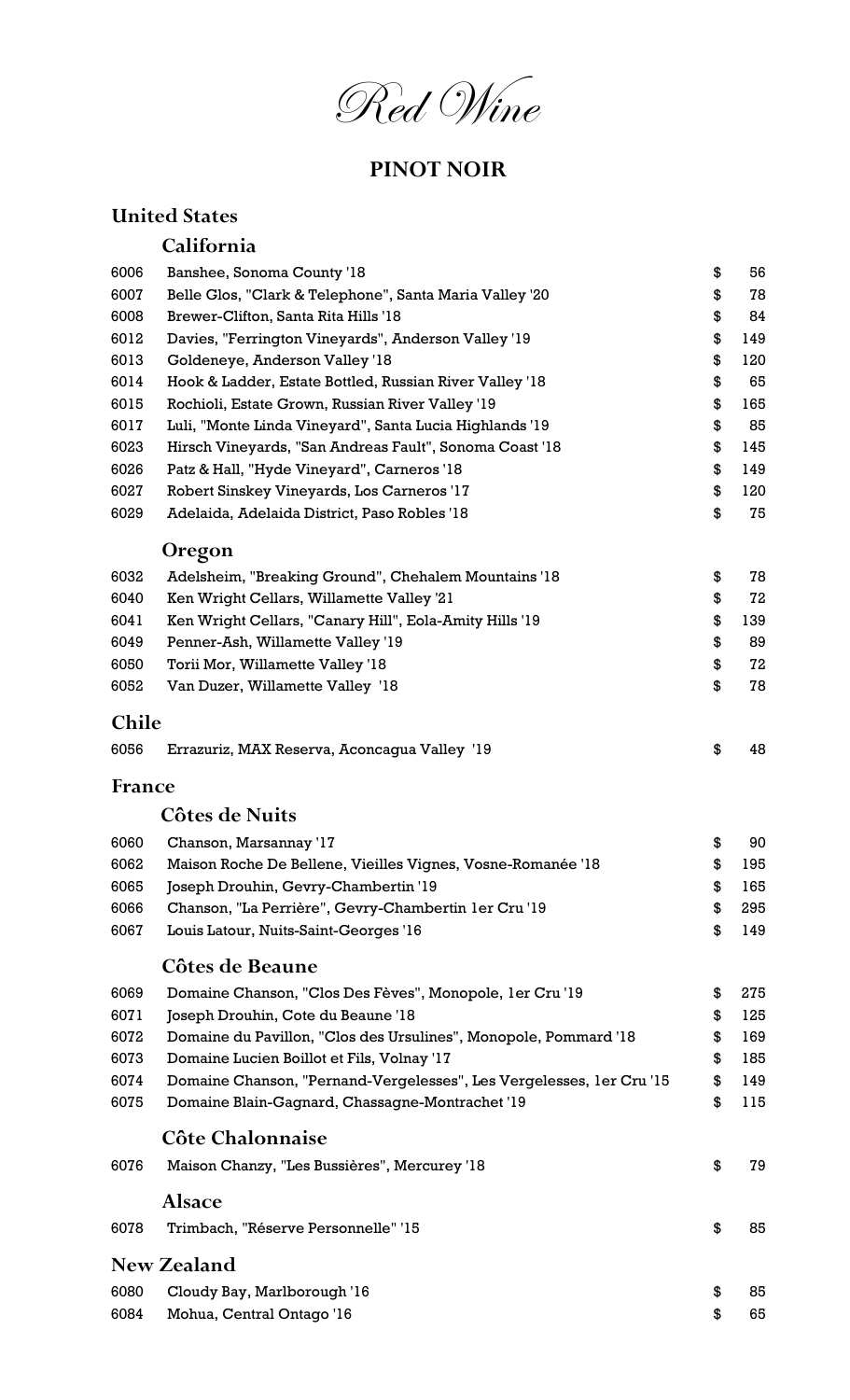

## CABERNET SAUVIGNON

|              | <b>United States</b>                                                     |          |            |
|--------------|--------------------------------------------------------------------------|----------|------------|
|              | North Coast California                                                   |          |            |
|              | <b>Napa</b>                                                              |          |            |
| 6104         | Cakebread Cellars, Napa Valley '18                                       | \$       | 185        |
| 6106         | Caymus, Napa Valley '20                                                  | \$       | 195        |
| 6107         | Cardinale, Napa Valley '18                                               | \$       | 395        |
| 6108         | Chappellet, Signature, Napa Valley '19                                   | \$       | 195        |
| 6111         | Chateau Montelena, Napa Valley '18                                       | \$       | 160        |
| 6112         | Chateau Montelena Estate, Calistoga '06                                  | \$       | 349        |
| 6114         | Chimney Rock, Stags Leap District '18                                    | \$       | 245        |
| 6115         | Clos du Val, Napa Valley '19                                             | \$       | 110        |
| 6117         | Darioush, Signature, Napa Valley '18                                     | \$       | 265        |
| 6120         | Faust, Napa Valley '19                                                   | \$       | 115        |
| 6121         | Frank Family Vineyards, Reserve, Rutherford '17                          | \$       | 195        |
| 6122         | Freemark Abbey, Napa Valley '17                                          | \$       | 98         |
| 6123         | Foley Johnson, Single Vineyard, Estate, Rutherford '18                   | \$       | 89         |
| 6124         | Hindsight, "Bella Vetta Vineyard", Howell Mountain '15                   | \$       | 175        |
| 6125         | Inglenook, Rutherford '15                                                | \$       | 149        |
| 6126         | Krupp Brothers, Napa Valley '19                                          | \$       | 135        |
| 6127         | Merryvale, Napa Valley '16                                               | \$       | 130        |
| 6130         | Mt. Brave, Mt. Veeder '18                                                | \$       | 185        |
| 6132         | Newton Unfiltered, Napa Valley '16                                       | \$       | 130        |
| 6134         | Nickel & Nickel, "C.C. Ranch", Rutherford '18                            | \$       | 220        |
| 6135         | Orin Swift, "Palermo", Napa Valley '19                                   | \$       | 120        |
| 6136         | PlumpJack Estate, Oakville '18                                           | \$       | 285        |
| 6137<br>6139 | Quilt, Napa Valley '18                                                   | \$       | 95         |
| 6140         | Robert Foley Vineyards, Napa Valley '14                                  | \$<br>\$ | 195<br>135 |
| 6142         | Round Pond Estate, Rutherford '18<br>Rudd, Oakville Estate, Oakville '16 | \$       | 355        |
| 6143         | Salus, Staglin Family Vineyard, Estate, Napa Valley '17                  | \$       | 249        |
| 6144         | Schrader Cellars, "Double Diamond", Oakville '18                         | \$       | 165        |
| 6145         | Shafer, "One Point Five", Stags Leap District '18                        | \$       | 225        |
| 6146         | Silver Ghost, Napa Valley '19                                            | \$       | 88         |
|              | Sonoma                                                                   |          |            |
| 6150         | Jordan, Alexander Valley '17                                             | \$       | 145        |
| 6158         | Roth Estate, Alexander Valley '18                                        | \$       | 68         |
| 6160         | Silver Oak, Alexander Valley '17                                         | \$       | 185        |
|              | <b>Central Coast California</b>                                          |          |            |
| 6178         |                                                                          |          | 96         |
| 6180         | Eberle Estate Vineyard, Paso Robles '17<br>Justin, Paso Robles '19       | \$<br>\$ | 59         |
| 6186         | Daou Estate, "Soul of a Lion", Adelaida District, Paso Robles '18        | \$       | 295        |
|              | <b>Washington State</b>                                                  |          |            |
| 6188         | Gorman Winery, "Old Scratch", Red Mountain '19                           | \$       | 78         |
| 6189         | L'Ecole N° 41, Walla Walla Valley '18                                    | \$       | 94         |
|              |                                                                          |          |            |
|              | Argentina                                                                |          |            |
| 6190         | Decero, "Remolinos Vineyard", Mendoza '18                                | \$       | 49         |
| <b>Chile</b> |                                                                          |          |            |
| 6192         | Errazuriz, Max Reserva, Aconcagua Valley '18                             | \$       | 48         |
|              | MERI OT                                                                  |          |            |
|              |                                                                          |          |            |

### MERLOT

| . |                                                                                                  |     |
|---|--------------------------------------------------------------------------------------------------|-----|
|   |                                                                                                  |     |
|   |                                                                                                  | 149 |
|   | - 96                                                                                             | 92. |
|   | <b>United States</b><br>6195 Delectus, Knight's Valley, Sonoma '10<br>St. Supéry, Rutherford '15 | -SG |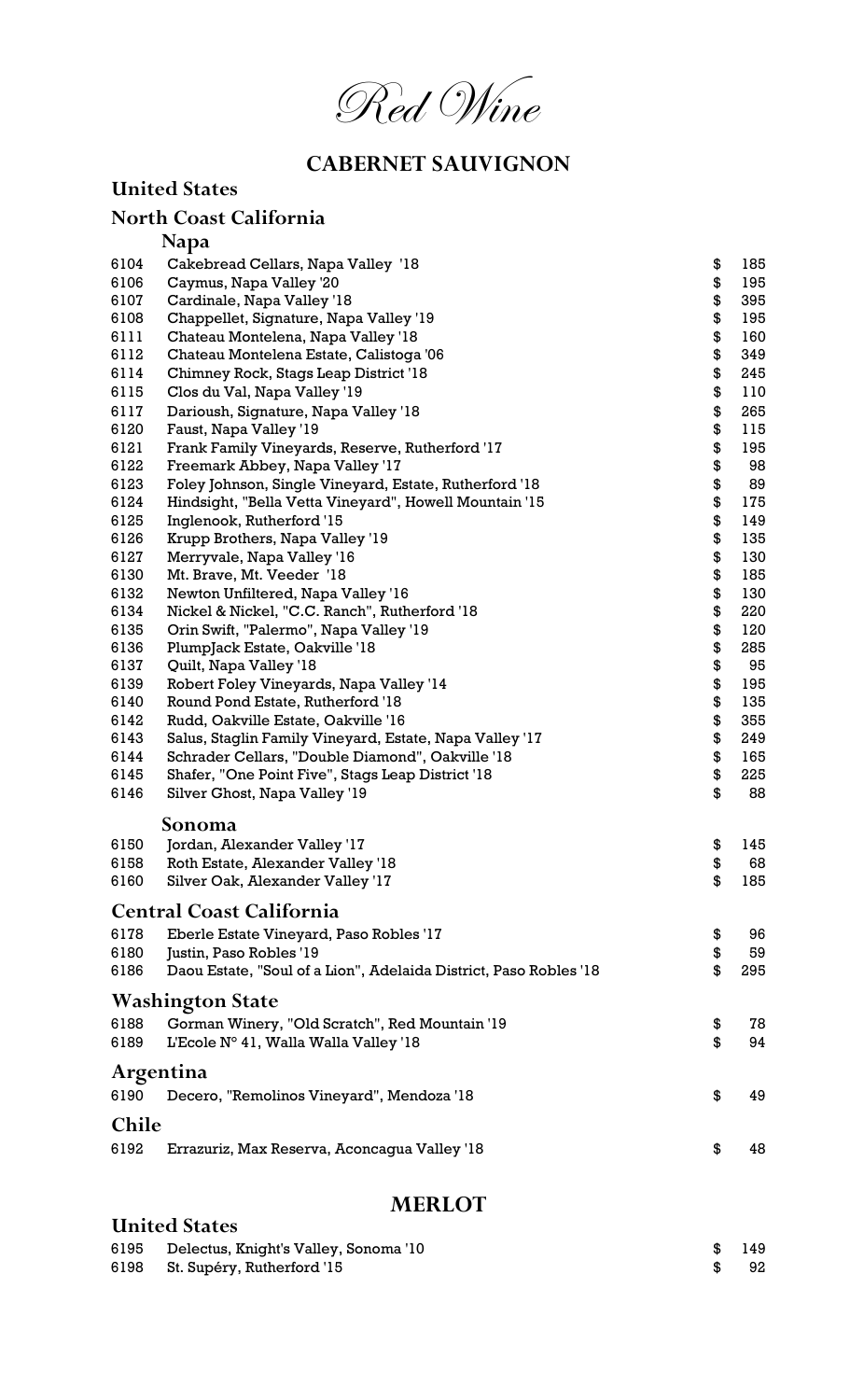Red Wine

## BORDEAUX

### Left Bank

| 6200 | Chateau La Croix St Estèphe, Saint-Estèphe '18                   | \$<br>98   |
|------|------------------------------------------------------------------|------------|
| 6201 | Chateau Montrose, 2ème Grand Cru Classé, Saint-Estèphe '06       | \$<br>349  |
| 6202 | Chateau Tour Saint-Fort, Saint-Estèphe '16                       | \$<br>95   |
| 6203 | Chateau Lafite Rothschild, 1er Grand Cru Classé A, Pauillac '16  | \$<br>1200 |
| 6204 | Chateau Batailley, 5ème Grand Cru Classé, Pauillac '14           | \$<br>195  |
| 6205 | Chateau Beychevelle, 4ème Grand Cru Classé, Saint-Julien '14     | \$<br>290  |
| 6206 | Chateau Lagrange, 3ème Grand Cru Classé, Saint-Julien '08        | \$<br>249  |
| 6207 | Chateau Lalande, Saint-Julien '19                                | \$<br>110  |
| 6208 | Chateau Léoville Barton, 2ème Grand Cru Classé, Saint-Julien '09 | \$<br>449  |
| 6209 | Chateau Moulin Riche, Saint-Julien '16                           | \$<br>135  |
| 6210 | Chateau Giscours, 3ème Grand Cru Classé, Margaux '16             | \$<br>225  |
| 6211 | Chateau Rauzan-Ségla, 2ème Grand Cru Classé, Margaux '16         | \$<br>349  |
| 6212 | Chateau Malescot St. Exupery, 3ème Grand Cru Classé, Margaux '14 | \$<br>195  |
| 6213 | Chateau Prieuré-Lichine, 4ème Grand Cru Classé, Margaux '16      | \$<br>185  |
| 6214 | Chateau Paveil de Luze, Margaux '18                              | \$<br>96   |
| 6215 | Chateau Palmer, "Alter Ego De Palmer", Margaux '14               | \$<br>285  |
| 6216 | Chateau Palmer, Historical XIXth Century Wine, Vin De France '14 | \$<br>760  |
| 6224 | Chateau Le Pape, Pessac-Léognan '15                              | \$<br>98   |
|      | <b>Right Bank</b>                                                |            |
| 6228 | Chateau Tessendey, Fronsac '15                                   | \$<br>75   |
| 6231 | Chateau Fayat, Vignobles Clément Fayat, Pomerol '15              | \$<br>138  |
| 6232 | Chateau La Fleur-Pétrus, Pomerol '05                             | \$<br>835  |
| 6233 | Chateau Monregard-La Croix, Pomerol '15                          | \$<br>110  |
| 6235 | Chateau Chauvin, Saint-Emilion, Grand Cru '15                    | \$<br>145  |
| 6237 | Chateau de Lescours, Saint-Émilion, Grand Cru'l6                 | \$<br>90   |
| 6239 | Chateau La Croix Montlabert, Saint-Émilion, Grand Cru '15        | \$<br>125  |

#### MERITAGE/RED BLENDS

### United States

#### California

| 6244<br>Amizetta Vineyards, "Tradition", Napa Valley '17                                         | \$ | 85  |
|--------------------------------------------------------------------------------------------------|----|-----|
| 6245<br>Chimney Rock, "Elevage", Stags Leap District, Napa Valley '17                            | \$ | 235 |
| 6246<br>Continuum, Sage Mountain Vineyard, Napa Valley '18                                       | \$ | 375 |
| 6250<br>Hourglass, "HG III", Napa Valley '18                                                     | \$ | 98  |
| 6255<br>Opus One, "Overture", Oakville, Napa Valley N/V                                          | \$ | 249 |
| 6257<br>Opus One, Oakville, Napa Valley '18                                                      | \$ | 475 |
| 6259<br>Orin Swift, "8 Years in the Desert", Napa Valley '20                                     | \$ | 95  |
| 6260<br>Orin Swift, "Abstract", Napa Valley '19                                                  | \$ | 83  |
| 6262<br>Orin Swift, "Papillon", Napa Valley '18                                                  | \$ | 149 |
| 6265<br>Prisoner Wine Company, "The Prisoner", Napa Valley '19                                   | \$ | 98  |
| 6266<br>Ramey, "Claret", Napa Valley '17                                                         | \$ | 89  |
| 6267<br>Robert Foley, "The Griffin", Napa Valley '16                                             | \$ | 85  |
| 6268<br>Robert Sinskey, "POV", Los Carneros, Napa Valley '15                                     | \$ | 98  |
| 6269<br>Shafer TD-9, Napa Valley '18                                                             | \$ | 149 |
| 6270<br>Tuck Beckstoffer Wines, "Mad Hatter", Napa Valley '19                                    | \$ | 98  |
| 6271<br>Quintessa, Rutherford, Napa Valley '18                                                   | \$ | 349 |
| 6274<br>Rodney Strong, "Symmetry", Alexander Valley '14                                          | \$ | 134 |
| 6276<br>Justin, "Isosceles", Paso Robles '18                                                     | \$ | 96  |
| Washington                                                                                       |    |     |
| Thick Skinned, Red Mountain '16<br>6278                                                          | \$ | 85  |
| 6279<br>Hedges Family Estate, Red Mountain '18                                                   | \$ | 75  |
|                                                                                                  |    |     |
| Austria                                                                                          |    |     |
| 6280<br>Pannonica, Bläufrankisch, Zweigelt & Pinot Noir, Burgenland '16                          | \$ | 45  |
| <b>Chile</b>                                                                                     |    |     |
| 6285<br>Santa Rita, "Triple C", Maipo Valley '17 (Cabernet, Cabernet Franc, Carmenere)           | \$ | 79  |
| Lebanon                                                                                          |    |     |
| 6288<br>Chateau Musar, Bekaa Valley '00 (Cabernet, Cinsault, Carignan)                           | \$ | 159 |
|                                                                                                  |    |     |
| South Africa                                                                                     |    |     |
| Glenelly, "Estate Reserve", Stellenbosch '15 (Cab, Merlot, Syrah, Cab Franc, Pet Verdot)<br>6290 | \$ | 55  |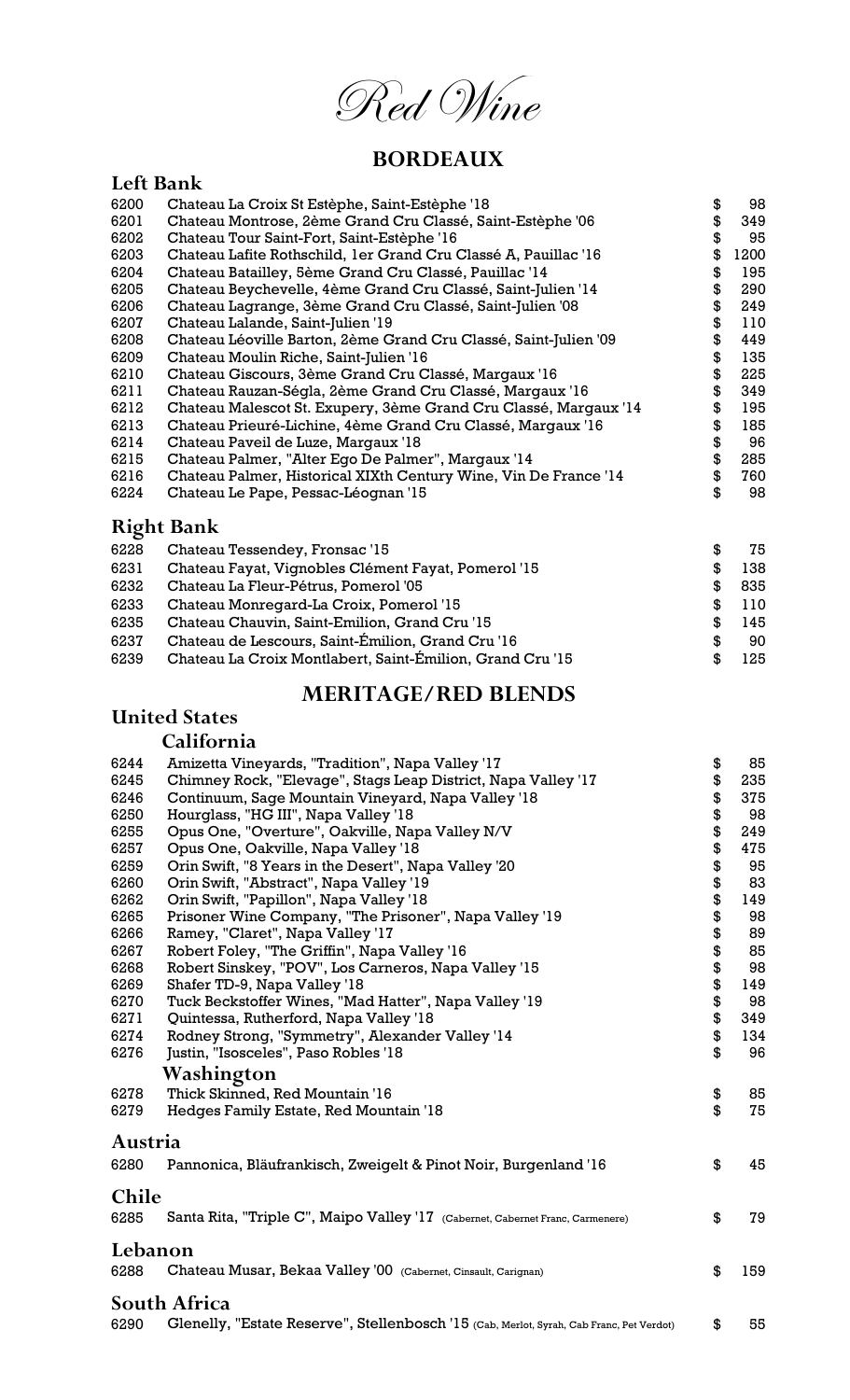

## RHONE VARIETALS

### New World

### United States

### Grenache

| 6305 | Pax Wine Cellars, "The Vicar", North Coast '14               | \$<br>72  |
|------|--------------------------------------------------------------|-----------|
|      | <b>Petite Sirah</b>                                          |           |
| 6310 | Caymus-Suisun, Grand Durif, Suisun Valley '19                | \$<br>98  |
| 6315 | Robert Biale, "Royal Punishers", Rutherford, Napa Valley '16 | \$<br>98  |
|      | Syrah                                                        |           |
| 6325 | Enfield Wine Co., Yorkville Highlands, North Coast '15       | \$<br>78  |
| 6328 | Melville, Santa Rita Hills, Central Coast '15                | \$<br>64  |
|      | Australia-Shiraz                                             |           |
| 6333 | Molly Dooker, "The Boxer", South Austrailia '20              | \$<br>60  |
| 6335 | Penfolds, "Grange Bin 95", South Australia '09               | \$<br>750 |
| 6338 | Peter Lehmann, "The Barossan", Barossa Valley '15            | \$<br>40  |
| 6340 | Two Hands, "Angels' Share", McLaren Vale '17                 | \$<br>64  |

### Old World

### France

### Northern Rhône

| 6348 | Domaine Lombard, "Brézème Grande Chêne", Côtes du Rhône, '14 |            | 56  |
|------|--------------------------------------------------------------|------------|-----|
| 6352 | E. Guigal, Crozes-Hermitage '18                              |            | 72  |
| 6353 | Domaine Vincent Paris, "La Geynale" Cornas '17               | <b>.S.</b> | 145 |
| 6354 | Ferraton Père & Fils, "L'Eglantine", Côte-Rôtie '13          | <b>.S.</b> | 138 |

### Southern Rhône

|      | Châteauneuf-du-Pape                                                |           |
|------|--------------------------------------------------------------------|-----------|
| 6363 | Château de Beaucastel, Châteauneuf-du-Pape '19                     | \$<br>230 |
| 6365 | Domaine du Vieux Lazaret, Châteauneuf-du-Pape '18                  | \$<br>96  |
| 6368 | Saint Cosme, Châteauneuf-du-Pape '18                               | \$<br>135 |
|      | Côtes du Rhône                                                     |           |
| 6369 | Château de Beaucastel, Coudoulet de Beaucastel, Côtes du Rhône '19 | \$<br>70  |
| 6370 | E. Guigal, Côtes du Rhône '17                                      | \$<br>48  |
| 6372 | Saint Cosme, Côtes du Rhône '20                                    | \$<br>52  |
| 6373 | Saint Cosme, "Les Deux Albion", Côtes du Rhône '17 1.5L            | \$<br>105 |
|      | Gigondas                                                           |           |
| 6374 | Chateau du Trignon, Gigondas '15                                   | \$<br>85  |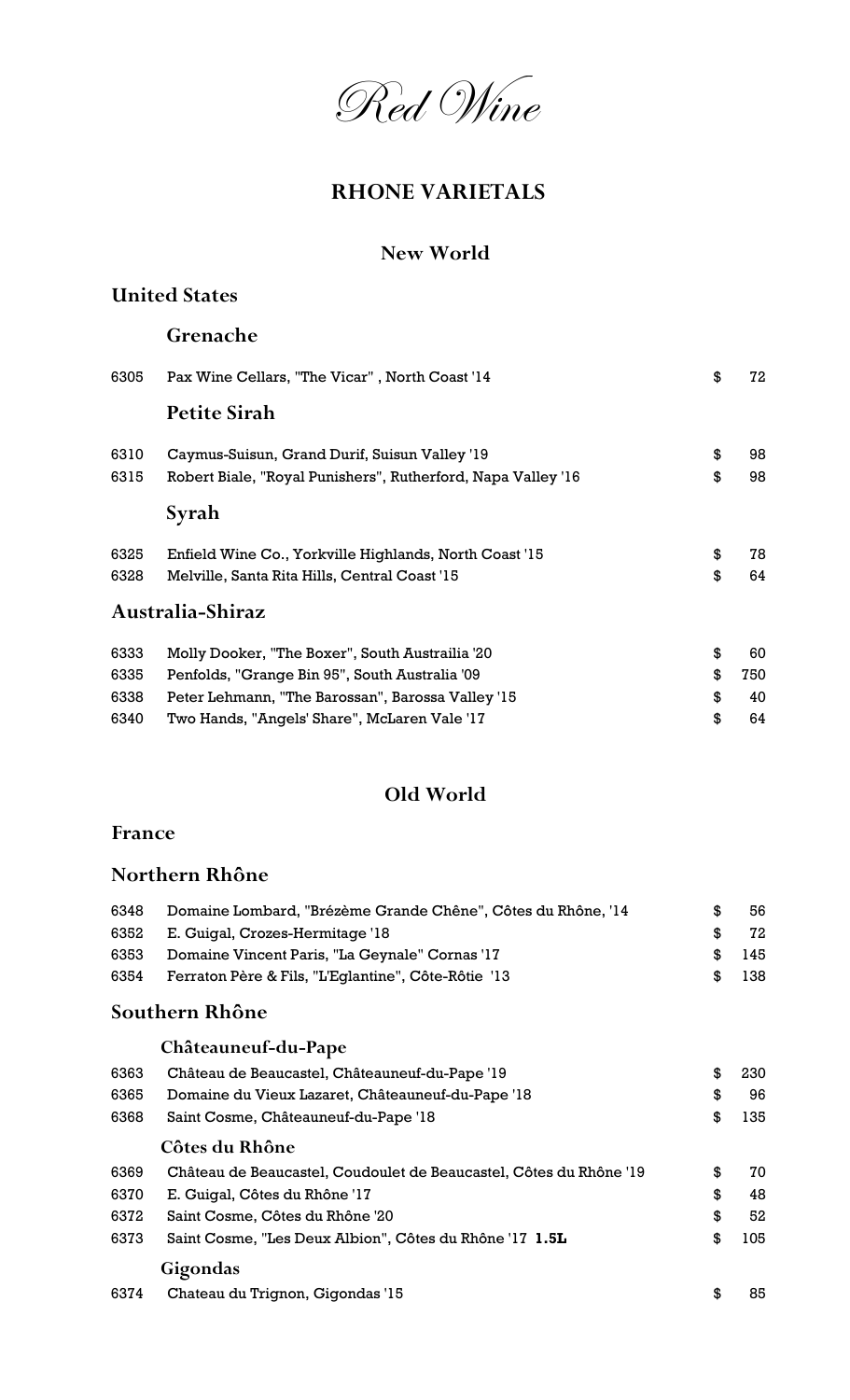Red Wine

# ITALY

# Northern Italy

|                      | Piedmont                                          |    |     |  |
|----------------------|---------------------------------------------------|----|-----|--|
|                      | <b>Barbaresco</b>                                 |    |     |  |
| 6433                 | Luigi Giordano, "Cavanna", Barbaresco '18         | \$ | 90  |  |
|                      | <b>Barolo</b>                                     |    |     |  |
| 6434                 | Gaja, "Dagromis", Barolo '17                      | \$ | 195 |  |
| 6435                 | Fratelli Revello, Barolo '17                      | \$ | 98  |  |
| 6436                 | G.D. Vajra, "Albe", Barolo '17                    | \$ | 85  |  |
|                      | Dolcetto d'Alba                                   |    |     |  |
| 6440                 | Bruno Giacosa, Dolcetto d'Alba, Neive '17         | \$ | 55  |  |
|                      | Barbera d'Alba                                    |    |     |  |
| 6445                 | Giuseppe Cortese, Barbera d'Alba '18              | \$ | 56  |  |
| 6446                 | Massolino, Barbera d'Alba '19                     | \$ | 58  |  |
| <b>Veneto</b>        |                                                   |    |     |  |
|                      | Amarone                                           |    |     |  |
| 6448                 | Cesari, Amarone della Valpolicella, Classico '16  | \$ | 110 |  |
| 6450                 | Tommasi, Amarone della Valpolicella, Classico '16 | \$ | 160 |  |
| 6452                 | Zeni, Amarone della Valpolicella, Classico '18    | \$ | 125 |  |
|                      | Corvina                                           |    |     |  |
| 6455                 | Secco Bertani, "Vintage Edition", Corvina '14     | \$ | 65  |  |
|                      | Valpolicella Ripasso                              |    |     |  |
| 6458                 | Tommasi, Valpolicella "Ripasso" '17               | \$ | 60  |  |
| <b>Central Italy</b> |                                                   |    |     |  |
|                      | Tuscany                                           |    |     |  |
|                      | <b>Chianti Classico</b>                           |    |     |  |

| 6466 | San Felice, "IL Grigio", Chianti Classico Riserva '18                              | \$<br>64  |
|------|------------------------------------------------------------------------------------|-----------|
| 6468 | Ruffino, Riserva Ducale, "Oro", Chianti Classico, Grand Selezione '15              | \$<br>89  |
|      | <b>Brunello di Montalcino</b>                                                      |           |
| 6471 | Campogiovanni, San Felice, Brunello di Montalcino '16                              | \$<br>145 |
| 6472 | Ciacci Piccolomini d'Aragona, Brunello di Montalcino '16                           | \$<br>135 |
|      | Montepulciano                                                                      |           |
| 6475 | Salcheto, Vino Noble di Montepulciano '18                                          | \$<br>60. |
|      | <b>Super Tuscan/Blends</b>                                                         |           |
| 6477 | Bell'Aja, Bolgheri '19 (Merlot, Cabernet)                                          | \$<br>85  |
| 6483 | Tenuta San Guido, "Sassicaia Bolgheri" '17 (Cabernet & Cabernet Franc)             | \$<br>325 |
| 6484 | San Felice, "Vigorello" '18 (Pugnitello, Merlot, Cabernet Sauvignon, Petit Verdot) | \$<br>149 |
|      |                                                                                    |           |

# Southern Italy

|      | 6485 Caruso & Minini, Nero d'Avola, "Naturalmente", Sicily '19 | - 54 |
|------|----------------------------------------------------------------|------|
| 6487 | Grifalco, "Gricos", Aglianico del Vulture, Basilicata '14      | - 55 |